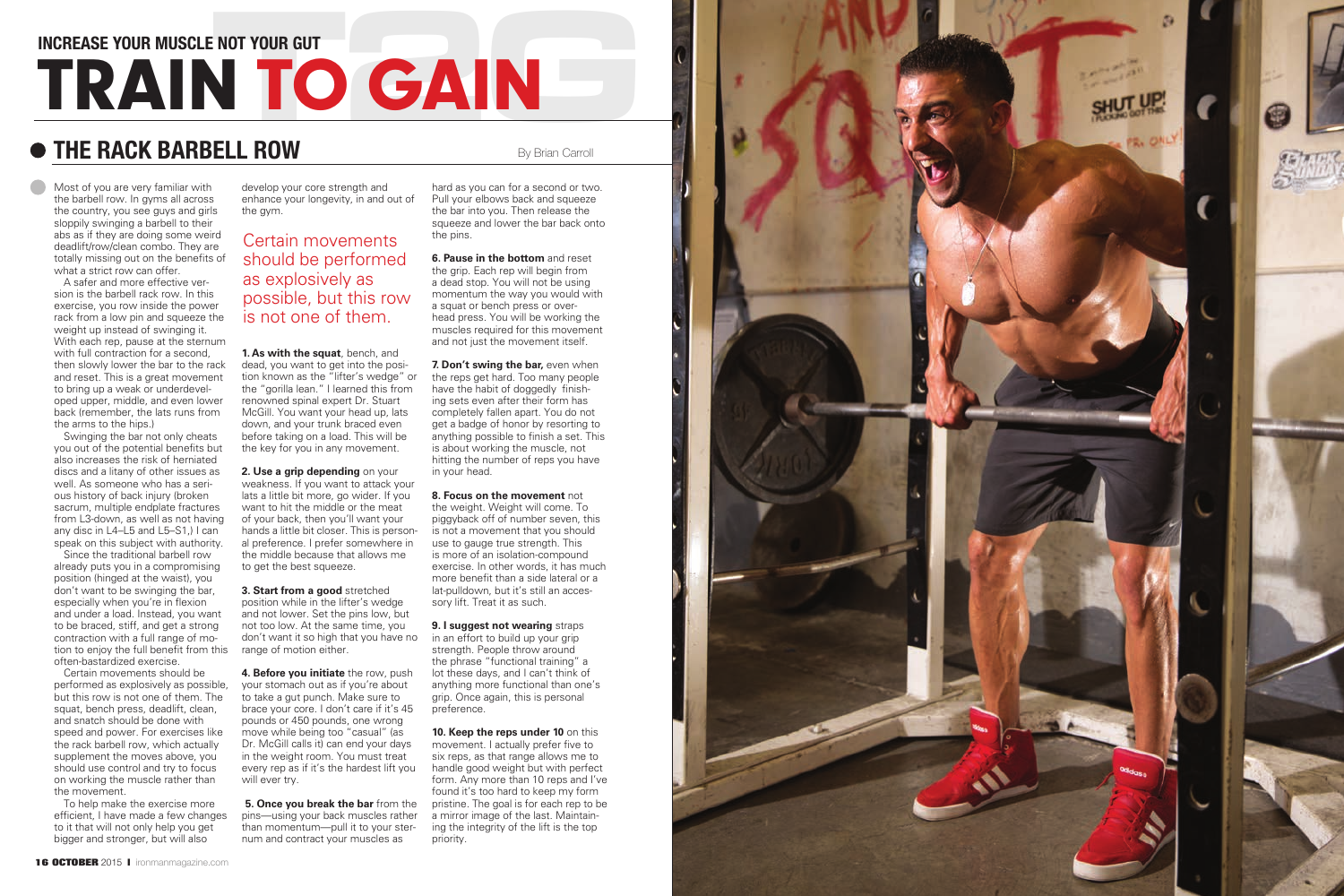

## **WINNING THE SORE WAR** by Amanda Burrill

Beat post-workout muscle pain with these cutting-edge interventions

For those of us who crush the iron—and life in general—the "I've fallen and I can't get up" feeling the day after a squat workout is all too familiar. I've been immersing my body in balms, patches, and hightech devices to bring you products that soothe sore muscles, promote recovery, and hopefully get you back in the gym (or at least up off the toilet) pain-free and feeling good.

#### **THE PRODUCT: Marc Pro Price: \$650**

**The claim:** Marc Pro conditions muscles by stimulating tissue with strong but non-fatiguing muscle contractions that set off a series of physiologic events called Muscle Activated Recovery Cascade that flush out waste and move nourishment into the treated area. Muscles recover faster and feel better after strenuous activity.

**The verdict:** This is the best thing to ever happen to my traps and upper back. The device is user-friendly with two independent channels, each with two self-adhesive electrodes (four total). Each channel can be used on specific muscles or multiple muscle groups at the same time. A short 10- to 20-minute session serves as a good warm-up. For recovery, I used the Marc Pro right after my workout or, if I didn't fit it in, at the end of the day for about 30 minutes. Since I spend my time between writing at a laptop hunched up like Quasimodo, working out, or cooking like a banshee, I now find myself repeatedly turning to Marc Pro to help release the tension I carry in my traps.

**Drawbacks:** The price is steep but 150 percent worth it.

I've been immersing my body in balms, patches, and hightech devices to bring you products that soothe sore muscles.



#### **THE PRODUCT: Hyperice Vyper Price: \$200**

**The claim:** Vyper is a fitness and recovery device/roller that uses pressure and vibration to improve the body's overall performance. Three different speeds are powered by rechargeable lithium ion batteries, delivering over two hours of use per charge.

**The verdict:** I use the Vyper exactly as I would a traditional foam roller, but the pressure and vibration make for a much more satisfying experience. I have seen significant improvements along my ITB, up and down my spinal column, and most notably in my two "deep six" areas: the group of small hip muscles, deep inside the hip that laterally rotate the leg. I just sit on the Vyper, find the "sweet spot," and grind into it. **Drawbacks:** Again, the price is a little steep, but it's worth it. I'm hoping they introduce a slightly longer version.